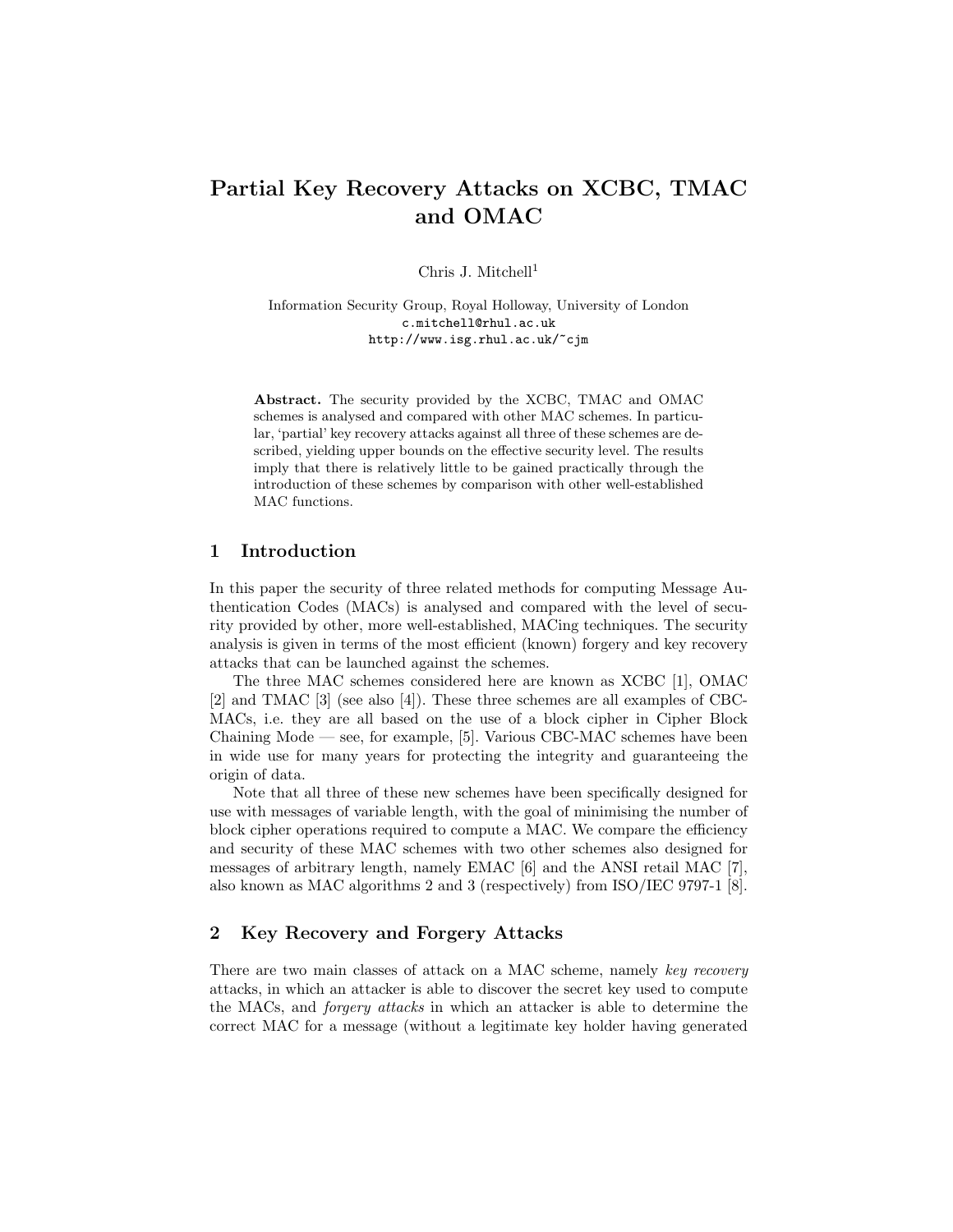it). Key recovery attacks are clearly more powerful than forgery attacks since once the key is known arbitrary forgeries are possible. We also consider partial key recovery attacks in which an attacker is able to obtain part of the secret key.

Using a simplified version of the approach of  $[8]$ , we use a three-tuple  $[a, b, c]$ to quantify the resources needed for an attack, where a denotes the number of off-line block cipher encipherments (or decipherments), b denotes the number of known data string/MAC pairs, and  $c$  denotes the number of chosen data string/MAC pairs. In each case, the resources given are those necessary to ensure that an attack has a probability of successful completion greater than 0.5.

# 3 XCBC and Some Simple Attacks

The XCBC scheme was originally proposed by Black and Rogaway in 2000 [1], with the objective of providing a provably secure CBC-MAC scheme which minimises the number of block cipher encryptions and decryptions.

### 3.1 Definition

The XCBC scheme operates as follows. First (as throughout) suppose that the underlying block cipher transforms an  $n$ -bit block of plaintext into an  $n$ -bit block of ciphertext (i.e. it is an *n*-bit block cipher), and that it uses a key of  $k$  bits. If X is an *n*-bit block then we write  $e_K(X)$  (or  $d_K(X)$ ) for the block cipher encryption (or decryption) of the *n*-bit block  $X$  using key  $K$ .

The XCBC MAC scheme uses a triple of keys  $(K_1, K_2, K_3)$  where  $K_1$  is a block cipher key, i.e. it contains  $k$  bits, and  $K_2$ ,  $K_3$  are both *n*-bit strings. The XCBC MAC computation is as follows.

The message  $D$  on which the MAC is to be computed is padded and split into a sequence of q n-bit blocks:  $D_1, D_2, \ldots, D_q$ . Note that there are two possibilities for the padding process. If the bit-length of the message is already an integer multiple of  $n$  then no padding is performed. However, if the bit-length of the message is not a multiple of  $n$  then the padded message consists of the message concatenated with a single one bit followed by the minimal number of zeros necessary to make the bit-length of the padded message a multiple of  $n$ . (Note that this padding strategy is not a 1-1 mapping of messages to padded messages; however, problems are avoided by the use of two different MAC computation strategies, as described immediately below).

The computation of the MAC depends on whether or not padding has been necessary. In the first case, i.e. where no padding is necessary, the MAC computation is as follows:

$$
H_1 = e_{K_1}(D_1),
$$
  
\n
$$
H_i = e_{K_1}(D_i \oplus H_{i-1}), \quad (2 \le i \le q-1),
$$
 and  
\n
$$
MAC = e_{K_1}(D_q \oplus H_{q-1} \oplus K_2).
$$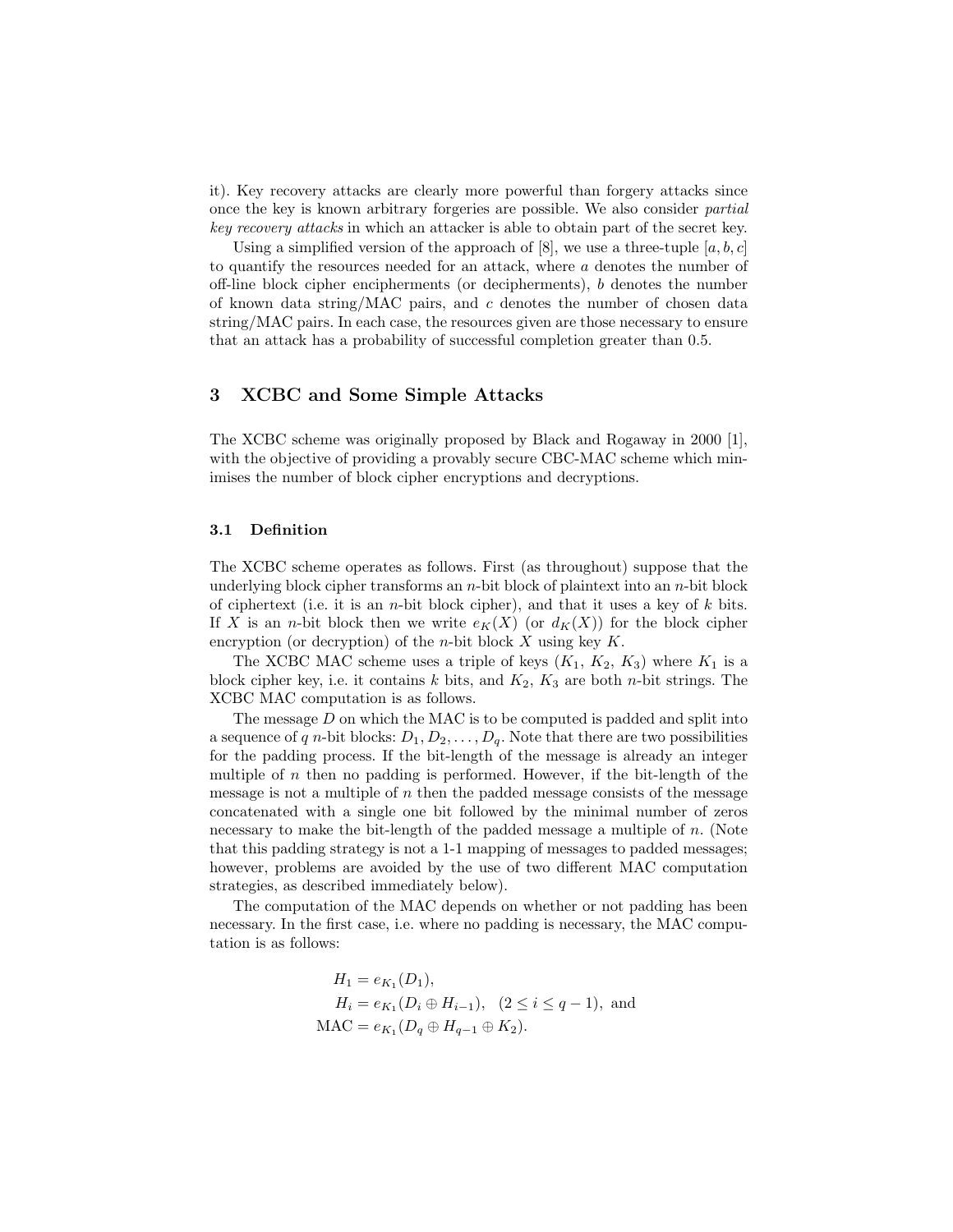In the second case, i.e. where padding is applied, the MAC computation is as follows:

$$
H_1 = e_{K_1}(D_1),
$$
  
\n
$$
H_i = e_{K_1}(D_i \oplus H_{i-1}), \quad (2 \le i \le q-1),
$$
 and  
\n
$$
MAC = e_{K_1}(D_q \oplus H_{q-1} \oplus K_3).
$$

That is, the keys  $K_2$  and  $K_3$  are ex-ored with the final plaintext block depending on whether or not padding is necessary.

Note that the MAC used will be truncated to the left-most m bits of the MAC value given in the above equation, where  $m \leq n$ . In this paper we only consider the case where  $m = n$ , i.e. where no truncation is performed.

Before proceeding we observe that other authors have also considered the security of XCBC and related schemes. In particular, Furuya and Sakurai [9] have considered various attacks against 2-key variants of XCBC. However, some of the previous work (including that in [9]) has focussed on weaknesses arising from particular choices for the underlying block cipher. This contrasts with the approach followed in this paper which considers attacks independent of the block cipher. Note also that the attacks described below do not contradict the proofs of security for XCBC, TMAC and OMAC — they simply establish the tightness of the results; nevertheless, the existence of 'partial key recovery attacks', as described herein, is something that is both undesirable and not evident from theoretical analysis of the schemes.

#### 3.2 Forgery Attacks on XCBC

Suppose a fixed key triple  $(K_1, K_2, K_3)$  is in use for computing XCBC-MACs. Let  $D_1, D_2, \ldots, D_q$  be any sequence of *n*-bit blocks, where  $q \geq 0$  is arbitrary. Suppose (by some means) an attacker learns the MACs for  $2^{n/2}$  different messages which, after padding and splitting into a sequence of  $n$ -bit blocks, all have  $q+1$  blocks, and whose first q blocks are  $D_1, D_2, \ldots, D_q$ ; i.e. all the padded messages have the form  $D_1, D_2, \ldots, D_q, X$ , for some *n*-bit block X. Because padding has been applied the MACs will all be computed using the key  $K_3$ . (Note that, since padding is applied, all of these messages must have unpadded bit-length  $\ell$ satisfying  $qn < \ell < (q + 1)n$ .

Suppose that the attacker also has the MACs for a further  $2^{n/2}$  different messages to which padding is not applied and which, after division into a sequence of *n*-bit blocks, have the form  $D_1, D_2, \ldots, D_q, Y$ , for some *n*-bit block Y . Because padding has not been applied, the MACs will all be computed using the key  $K_2$ . Note that, since no padding is applied, all these messages will have length precisely  $(n + 1)q$  bits.

The total number of message/MAC pairs required is clearly  $2^{n/2+1}$ . In the discussion below we 'cheat' slightly and refer to these as 'known MACs' rather than 'chosen MACs'. The justification for this is that if  $q = 0$  then we do not impose any conditions on the messages for which MACs are required (except for their lengths). Also, there may be applications where the first part of a message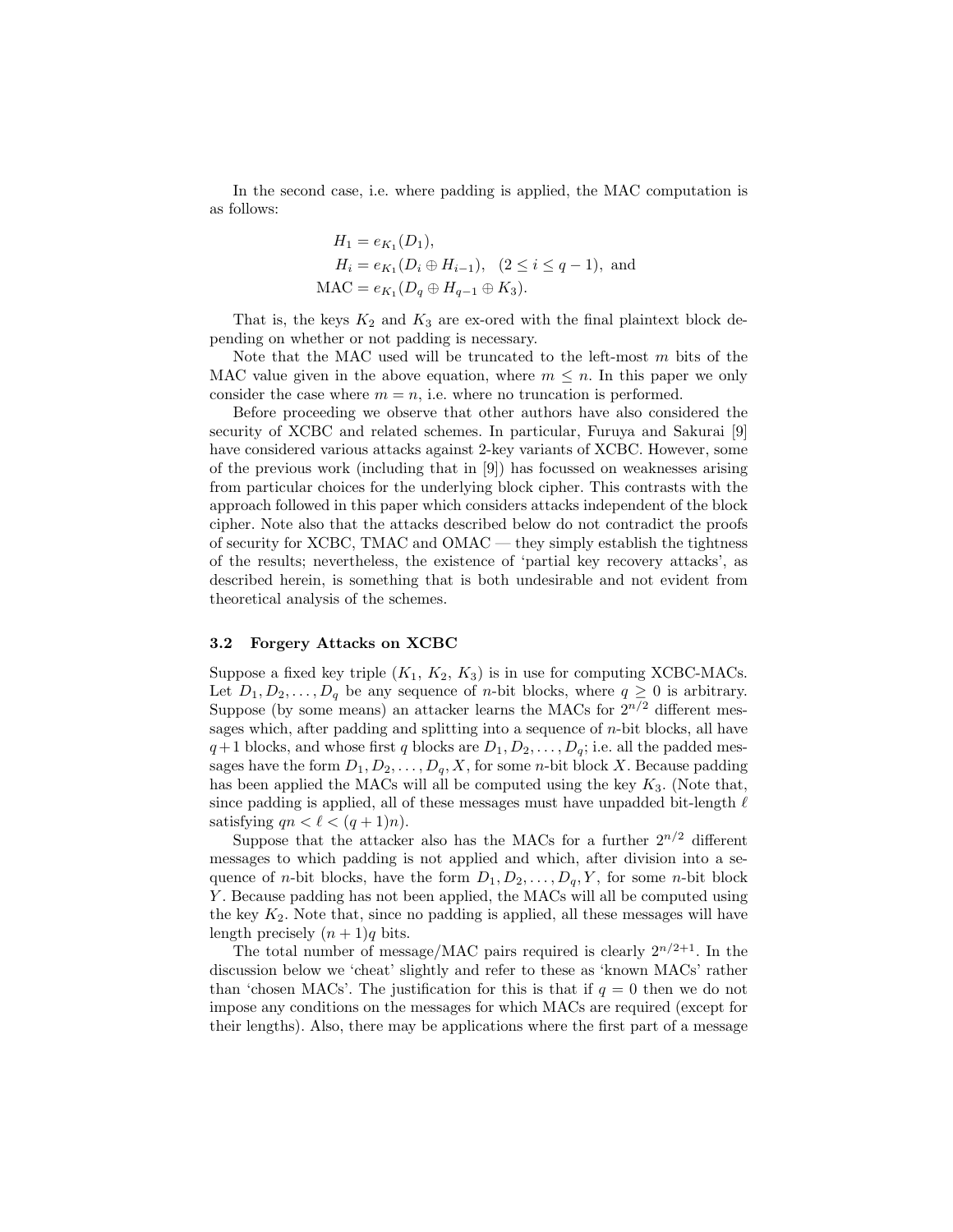is fixed, and only the last block is variable — again in such a case the required message/MAC pairs can be obtained without choosing the messages.

By the usual birthday paradox probability arguments (see, for example, Sect. 2.1.5 of [5] or [10]), with a probability of approximately  $1 - e^{-1} \simeq 0.63$  one of the MACs from the first set of messages will equal one of the MACs from the second set. Suppose the pair of messages concerned are respectively  $D_1, D_2, \ldots, D_q, X^*$ and  $D_1, D_2, \ldots, D_q, Y^*$  for some *n*-bit blocks  $X^*$  and  $Y^*$ .

Before proceeding, suppose that  $Q$  is the 'simple' CBC-MAC for the  $q$ -block message  $D_1, D_2, \ldots, D_q$ , i.e. if

$$
H_1 = e_{K_1}(D_1), \text{ and}
$$
  
\n
$$
H_i = e_{K_1}(D_i \oplus H_{i-1}), \quad (2 \le i \le q)
$$

then  $Q = H_q$ .

Then, by definition, we immediately have that

$$
e_{K_1}(Q \oplus X^* \oplus K_3) = e_{K_1}(Q \oplus Y^* \oplus K_2).
$$

Hence, since encryption with a fixed key is a permutation of the set of all  $n$ -bit blocks, we have  $Q \oplus X^* \oplus K_3 = Q \oplus Y^* \oplus K_2$ , i.e.  $X^* \oplus Y^* = K_2 \oplus K_3$ . That is, the attacker has learnt the value of  $K_2 \oplus K_3$ . Knowledge of this value immediately enables forgeries to be computed.

Specifically, suppose  $(D_1, D_2, \ldots, D_q)$  is the padded version of a message (of unpadded length  $\ell$  satisfying  $(q-1)n < \ell < qn$  for which the MAC M is known. Then the **unpadded** message  $(D_1, D_2, \ldots, D_q \oplus K_2 \oplus K_3)$  also has MAC M. The overall complexity of this forgery attack is  $[0, 2^{n/2+1}, 0]$ .

Note that the above is, in some sense, also a partial key recovery attack, since the attacker has reduced the number of unknown key bits from  $k + 2n$  to  $k + n$ . However, to simplify the presentation below we do not consider this further here.

#### 3.3 Key Recovery Attacks on XCBC

We describe two main types of key recovery attack. The first attack (essentially based on the Preneel-van Oorschot attack [11, 12]) requires a significant number of known MACs and 'only'  $2^k$  block cipher operations. The second attack (a 'meet-in-the-middle' attack) requires minimal numbers of known MACs, but potentially larger numbers of block cipher operations (and more storage).

The first attack is as follows. Suppose an attacker knows the MACs for  $2^{n/2}$ different messages of length less than  $n$  bits. Thus, after padding and division into n-bit blocks, all these messages will consist of one block. Suppose the attacker also knows the MACs for a further  $2^{n/2}$  different messages of bit-length  $\ell$ satisfying  $n < \ell < 2n$ , i.e. messages which, after padding, contain two blocks.

Exactly as above, there is a good chance (probability  $\approx 0.63$ ) that a message from the first set will have the same MAC as a message from the second set. Suppose that the one-block and two-block messages concerned are  $X$  and  $(Y, \cdot)$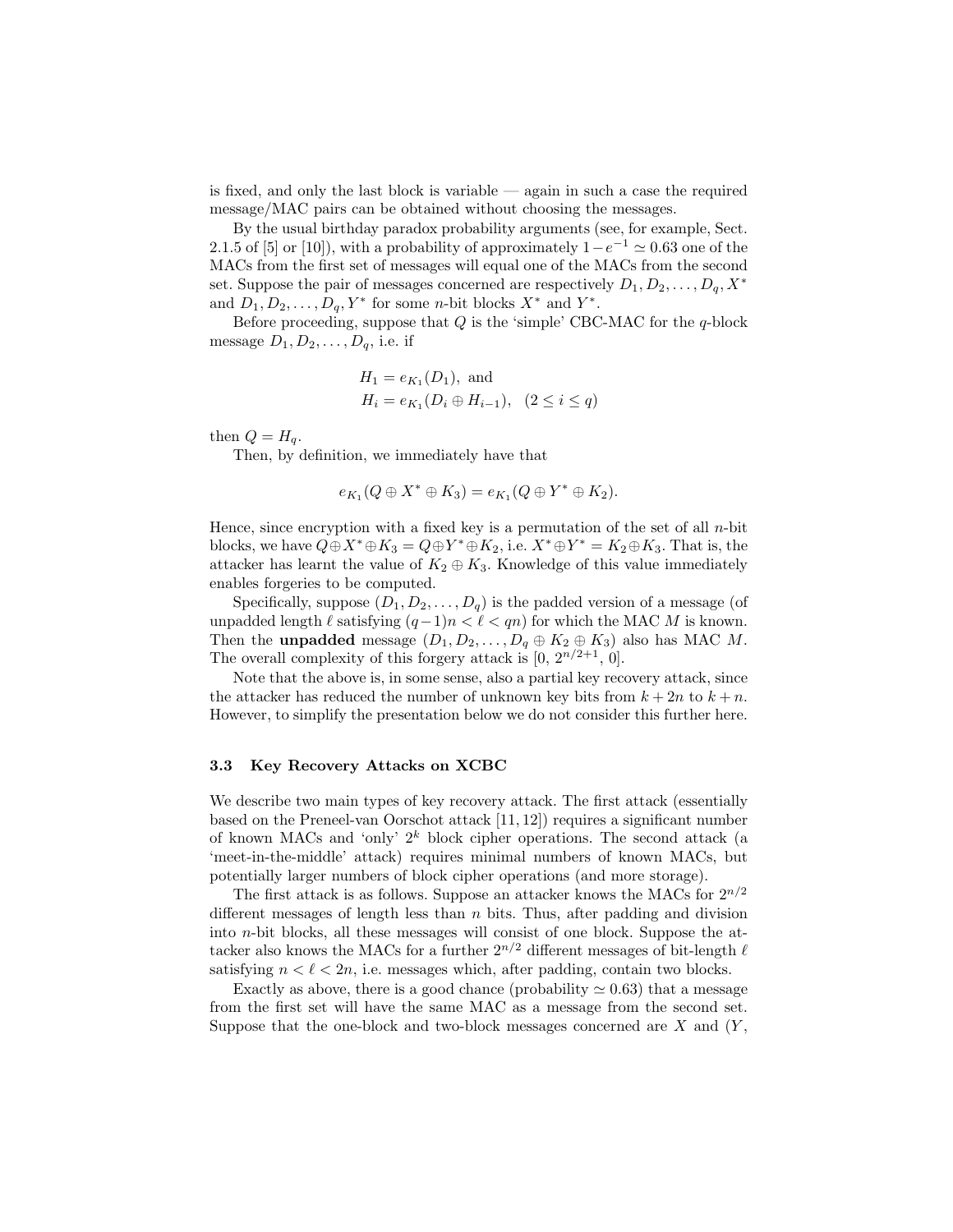$Z$ ) respectively. Since both messages involve padding, key  $K_3$  is used in both cases. Then we know that

$$
e_{K_1}(K_3 \oplus X) = e_{K_1}(K_3 \oplus Z \oplus e_{K_1}(Y)).
$$

Hence, since  $e_{K_1}$  is a permutation on the set of all *n*-bit blocks, we have  $K_3 \oplus X =$  $K_3 \oplus Z \oplus e_{K_1}(Y)$ , i.e.  $X \oplus Z = e_{K_1}(Y)$ . It is now possible (at least in principle) to perform an exhaustive search through all possible values for  $K_1$ , and as long as  $k < n$  it is likely that only the correct value will satisfy this equation. If  $k \geq n$  then a number of 'false' matches will be found — however, these can be eliminated in the next stage with minimal effort.

Given a candidate for  $K_1$ , any of the known MACs for one-block messages can be decrypted using this value of  $K_1$  to reveal the value of  $K_3$ . This candidate key pair can then be tested on a further known MAC, and all false keys can quickly be eliminated (the complexity of this step does not affect the overall attack complexity since it is only conducted when a candidate for  $K_1$  is found, which will only happen occasionally). The total expected complexity of this first key recovery attack is thus  $[2^k, 2^{n/2+1}, 0]$ , since the correct key will certainly be found by the time an exhaustive search of the key space is complete (given that a MAC collision has been found).

For the second attack we present just one variant (many other meet-in-themiddle variants exist). Suppose that the attacker has access to  $\lfloor (k + n)/n \rfloor$ known single-block message/MAC pairs all of which involve no padding (and hence  $K_2$  is used), together with a single known message/MAC pair for which padding is applied, i.e. a total of  $\lfloor (k + 2n)/n \rfloor$  known MACs. One interesting point regarding the attack we now describe is that negligible storage is required, unlike similar attacks on EMAC (although this would no longer be true if the messages contained more than one block).

The attacker chooses a single-block message for which padding is not used suppose the message is  $D$  and the MAC is  $M$ . The attacker first goes through all  $2^k$  possible values for the key  $K_1$  and computes  $d_{K_1^*}(M) \oplus D = K_2^*$  for each candidate value  $K_1^*$ . The pair  $(K_1^*, K_2^*)$  is then tested as a candidate for  $(K_1, K_2)$  using a second known message/MAC pair for which padding was not used. This will require a single block cipher operation, and almost all incorrect candidate key pairs will be eliminated. By means of further tests against known message/MAC pairs (from the set of  $[(k + n)/n]$ ), with high probability all but the correct key pair can be eliminated. The single remaining known MAC can be used to derive  $K_3$ . The total complexity of this attack is thus  $[2^{k+1},$  $[(k+2n)/n]$ , 0]. (Note that this attack requires only four times as many block cipher operations as the previous attack, and requires only a handful of known MACs compared to a very large number for the previous attack).

# 4 TMAC and Its Security

The TMAC scheme, a simple variant of XCBC, was proposed by Kurosawa and Iwata [2] with the goal of reducing the number of required keys from three to two.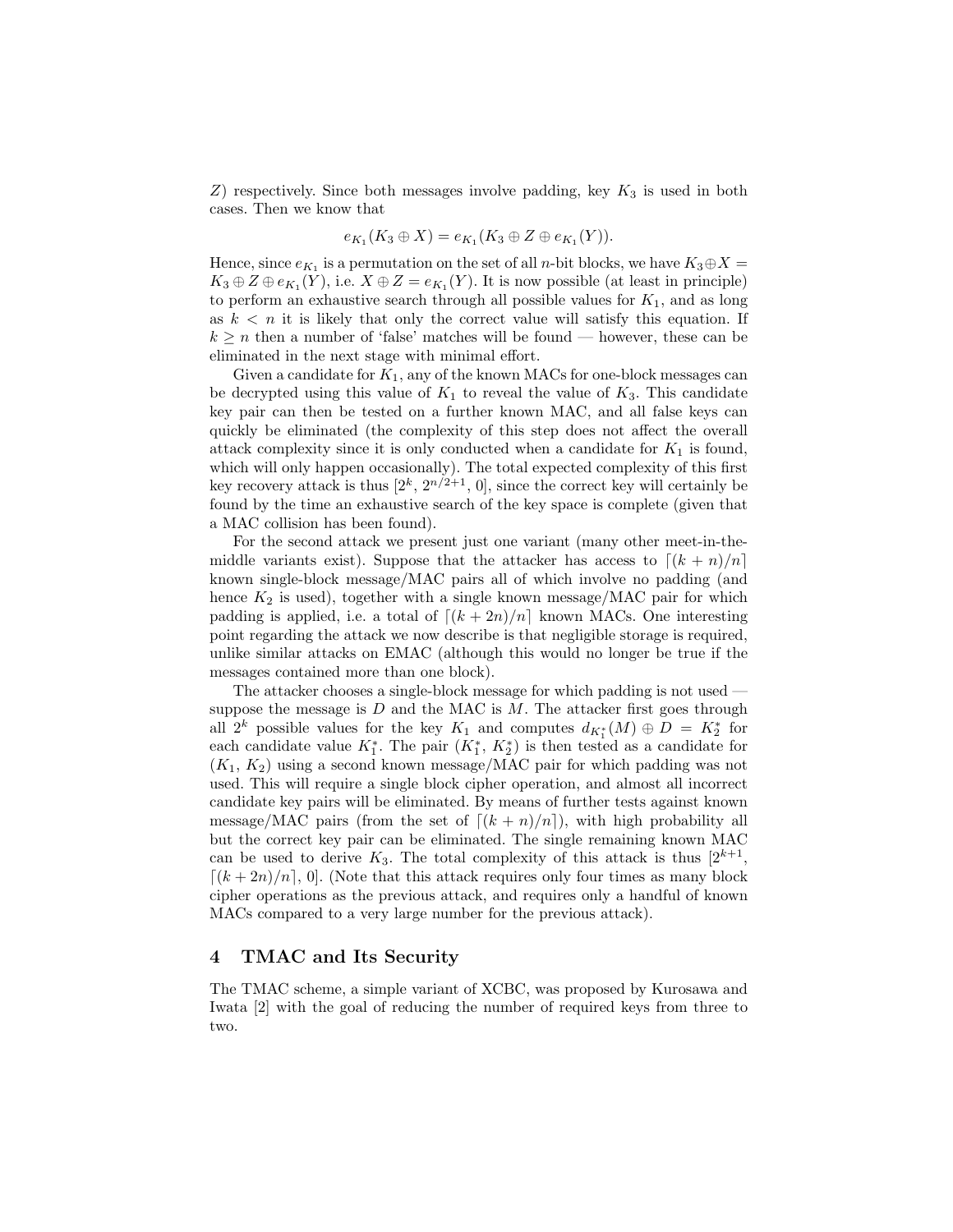#### 4.1 Definition of TMAC

The TMAC scheme operates in exactly the same way as XCBC except that it only uses a key pair  $(K, K')$  instead of a key triple, where K is a k-bit block cipher key and  $K'$  contains n bits. A key triple  $(K_1, K_2, K_3)$ , as used by XCBC, is then derived from  $(K, K')$  by setting  $K_1 = K, K_2 = u.K'$  and  $K_3 = K'$ , where  $u$  is a constant (defined in  $[2]$ ) and multiplication by  $u$  takes place in a specific representation of the finite field of  $2<sup>n</sup>$  elements (also specified in [2]).

#### 4.2 Forgery Attacks on TMAC

Clearly the forgery attack on XCBC described in Sect. 3.2 will also apply to TMAC. There does not appear to be any obvious way in which to take advantage of the added structure in TMAC to make such an attack more efficient.

### 4.3 Key Recovery Attacks on TMAC

Again, both the key recovery attacks on XCBC described in Sect. 3.3 will also apply to TMAC.

There also exists a *partial* key recovery attack which will yield the key  $K'$ rather more simply than the entire key can be obtained — most importantly this attack does not require a search through the entire key space.

Suppose that the attacker performs the forgery attack described in Sect. 3.2. Then, the attacker will learn the value of  $K_2 \oplus K_3 = S$ , say. However, in the case of TMAC, we also know that  $K_2 = u.K_3$ , where multiplication by the public constant u is defined over the finite field of  $2^n$  elements. Thus  $K_3 = S.(u+1)^{-1}$ , and hence the attacker can learn the values of both  $K_2$  and  $K_3$ . The total complexity of this partial key recovery attack is thus the same as that of the forgery attack, i.e.  $[0, 2^{n/2+1}, 0]$ . (Note that this yields another full key recovery attack with complexity  $[2^{k-1}, 2^{n/2+1}, 0]$ .

Before proceeding we consider the implications of knowledge of  $K_2$  and  $K_3$ . At first glance it is not obvious that this is any worse than knowing the value of  $K_2 \oplus K_3$ , which already enables simple forgeries. However, it is more serious since it enables a far wider range of forgeries to be performed. For example, suppose the (unpadded) message  $D_1, D_2, \ldots, D_q$  has MAC  $M$ , i.e.  $M = e_{K_1}(K_2 \oplus D_q \oplus H_{q-1}),$ where  $H_{q-1}$  is defined as above. Then, if message  $E_1, E_2, \ldots, E_r$  has MAC N, it is not hard to see that the message

$$
D_1, D_2, \ldots, D_{q-1}, D_q \oplus K_2, E_1 \oplus M, E_2, E_3, \ldots, E_r
$$

also has MAC N.

Finally note that this partial key recovery attack against TMAC has previously been described by Sung, Hong and Lee [13].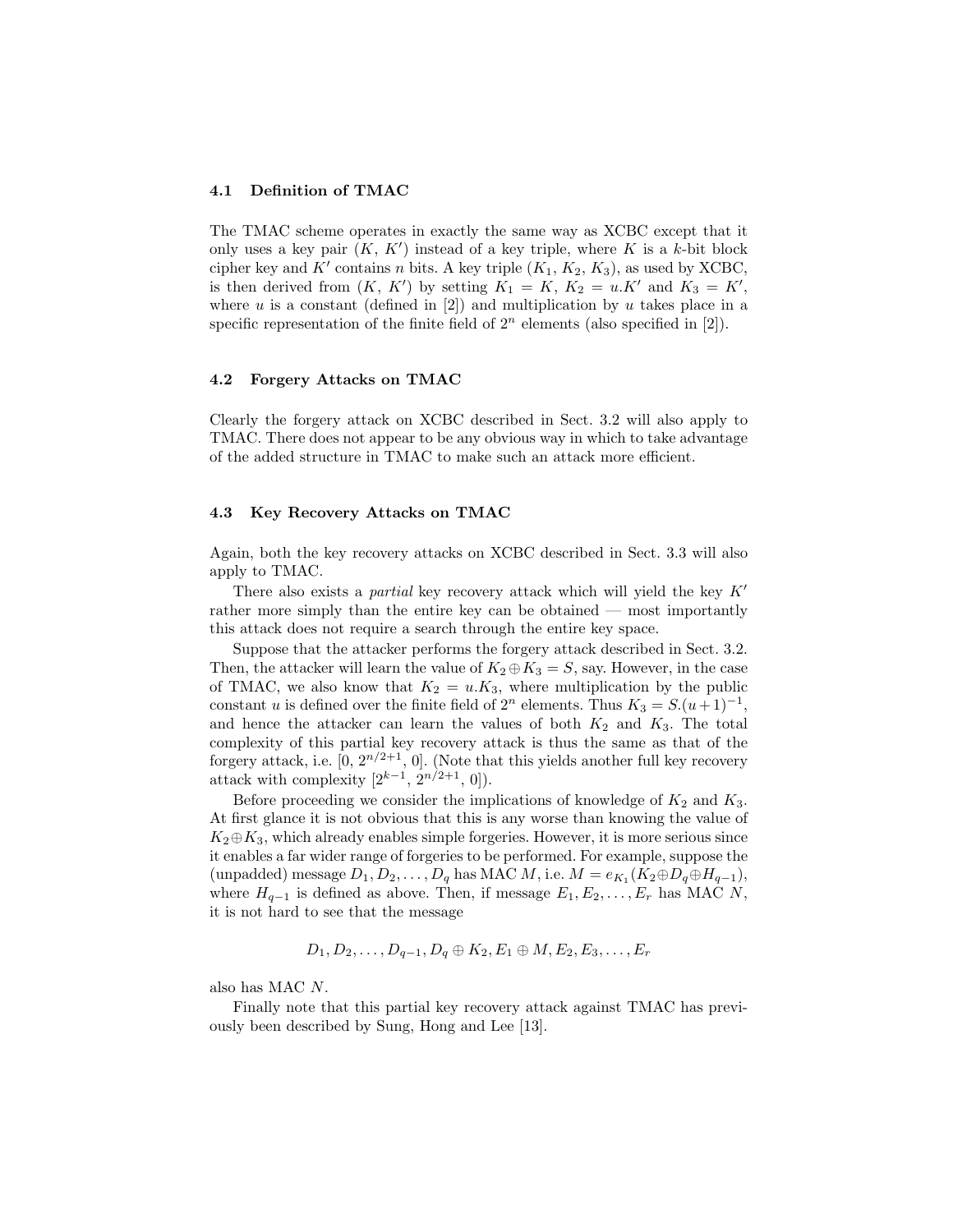#### 4.4 Improving TMAC

The main reason that TMAC is significantly weaker than XCBC is the fact that a simple algebraic relationship exists between  $K_2$  and  $K_3$ . This not only enables  $K_2$  to be trivially deduced from  $K_3$  (and vice versa), it also enables a second linear equation in  $K_2$  and  $K_3$  to be used to deduce both  $K_2$  and  $K_3$ .

However, there is no reason for such a simple relationship to exist between  $K_2$ and  $K_3$ . One way of avoiding this would be to cryptographically derive both  $K_2$ and  $K_3$  from the single key  $K'$ . One way in which this could be done would be to define two different fixed *n*-bit strings,  $S_2$  and  $S_3$  say, and to put  $K_2 = e_{K'}(S_2)$ and  $K_3 = e_{K'}(S_3)$ . With this definition, knowledge of one of  $K_2$  (or  $K_3$ ) will not enable  $K_3$  (or  $K_2$ ) to be deduced, as long as the block cipher e resists known ciphertext attacks. Also, knowledge of  $K_2 \oplus K_3$  will also not enable  $K_2$  and  $K_3$ to be deduced (again assuming that  $e$  resists known ciphertext attacks). This change would, however, mean that  $K'$  contains k rather than n bits.

Of course, this change invalidates the security proof for TMAC. Moreover, an analogous change proposed for OMAC (see Sect. 5.4) has been criticised by Iwata and Kurosawa [14, 15].

# 5 The Security of OMAC

The OMAC scheme, a further simple variant of XCBC, was proposed by Iwata and Kurosawa [3] with the goal of further reducing the number of required keys from three to one. This scheme has recently been adopted by NIST under the title of CMAC [16].

#### 5.1 Definition of OMAC

The OMAC scheme operates in exactly the same way as XCBC except that it only uses a single key K instead of a key triple, where K is a k-bit block cipher key. A key triple  $(K_1, K_2, K_3)$ , as used by XCBC, is then derived from K by setting  $L = e_K(0^n)$ ,  $K_1 = K$ ,  $K_2 = u.L$  and  $K_3 = u^2.L$ , where  $0^n$  is the *n*-bit block of all zeros, and  $u$  is a constant (defined in [3]) and multiplication by  $u$ and  $u^2$  takes place in a specific representation of the finite field of  $2^n$  elements (also specified in [3]).

Note that there are, in fact, two different variants of OMAC, known as OMAC1 and OMAC2. The version defined above is OMAC1, and is the one analysed here. However the analysis is almost identical for OMAC2, which is identical to OMAC1 except that  $K_3 = u^{-1}.L$ .

### 5.2 Forgery Attacks on OMAC

Just as for TMAC, the forgery attack on XCBC described in Sect. 3.2 will also apply to OMAC. There does not appear to be any obvious way in which to take advantage of the added structure in OMAC to make such an attack more efficient.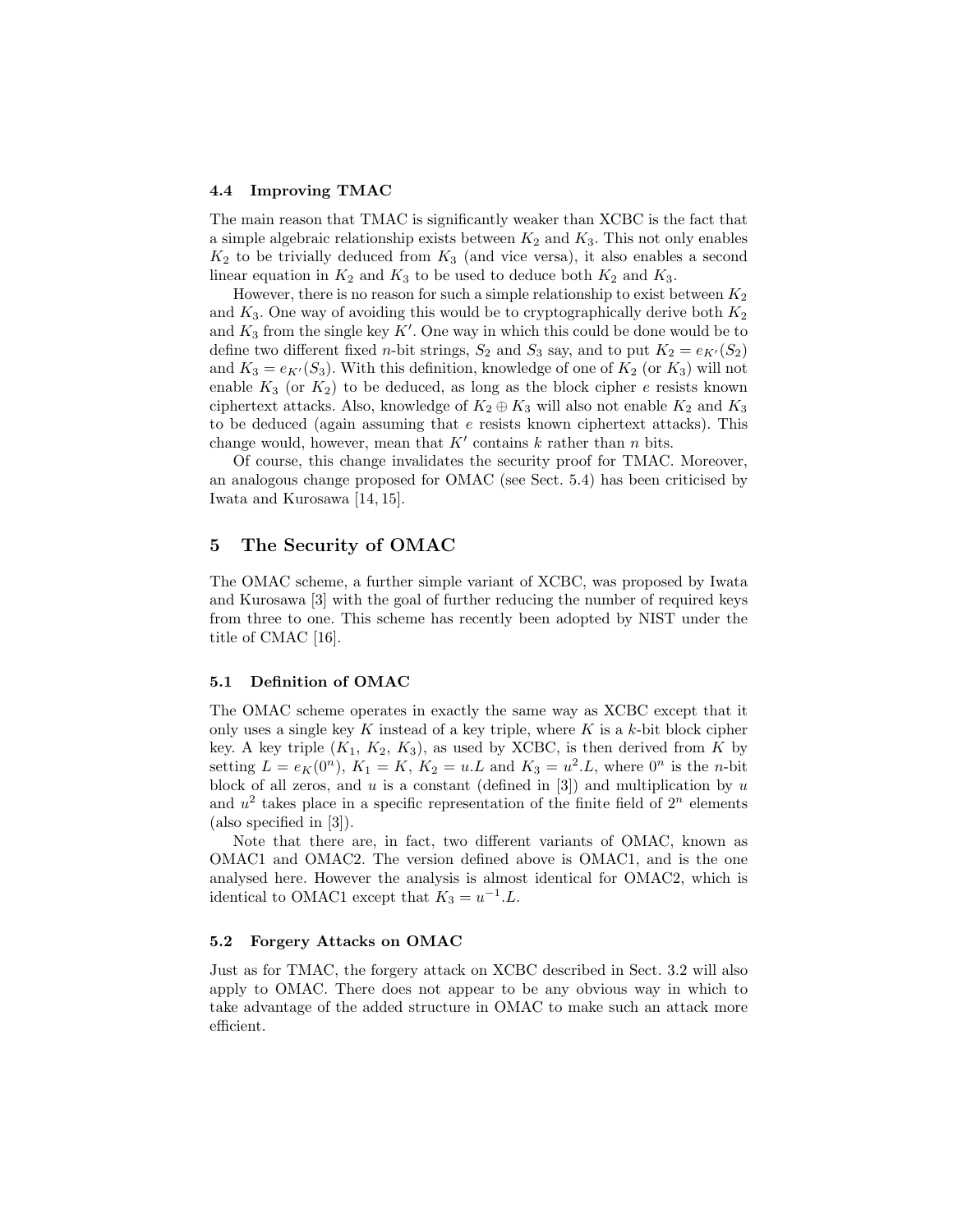#### 5.3 Key Recovery Attacks on OMAC

Both the key recovery attacks on XCBC described in Sect. 3.3 will also apply to OMAC, as will a simple variant of the partial key recovery attack described in Sect. 4.3. In this case however, a second partial key recovery attack exists, which we now describe. This attack is designed to enable  $L$  to be determined, knowledge of which immediately enables both  $K_2$  and  $K_3$  to be determined. The attack is similar to that described in Sect. 3.3.

Suppose an attacker knows the MACs for  $2^{n/2}$  different messages of length less than  $n$  bits. Thus, after padding and division into  $n$ -bit blocks, all these messages will consist of one block. Suppose the attacker also knows the MACs for a further  $2^{n/2}$  different messages of bit-length  $\ell$  satisfying  $n < \ell < 2n$ , i.e. messages which, after padding, contain two blocks, and for which the first  $n$  bits are all zero.

Exactly as above, there is a good chance (probability  $\simeq 0.63$ ) that a message from the first set will have the same MAC as a message from the second set. Suppose that the one-block and two-block messages concerned are X and  $(0^n, \mathcal{L})$  $Z$ ) respectively (recall that the second message must begin with n zeros). Since both messages involve padding, key  $K_3$  is used in both cases. Then we know that

$$
e_{K_1}(K_3 \oplus X) = e_{K_1}(K_3 \oplus Z \oplus e_{K_1}(0^n)).
$$

Hence, since  $e_{K_1}$  is a permutation on the set of all *n*-bit blocks, we have  $K_3 \oplus X =$  $K_3 \oplus Z \oplus e_{K_1}(0^n)$ , i.e.  $X \oplus Z = e_{K_1}(0^n)$ . But  $K_1 = K$ , and thus we know that  $L = X \oplus Z$ . Thus L, and hence  $K_2$  and  $K_3$ , are immediately available to the attacker. This latter attack has complexity  $[0, 2^{n/2}, 2^{n/2}]$ .

#### 5.4 Improving OMAC

Analogously to the proposed improvements to TMAC (given in Sect. 4.4), one possibility would be to derive  $K_2$  and  $K_3$  from K using the following process: put  $K_2 = e_K(S_2)$  and  $K_3 = e_K(S_3)$ , where  $S_2$  and  $S_3$  are fixed and distinct n-bit strings. This will avoid the attack described in Sect. 4.3. In addition, in order to avoid the OMAC-specific attack described in Sect. 5.3, it is suggested that the key  $K_1$  used in MAC computations should not be the same as the key used to derive  $K_2$  and  $K_3$ , to prevent MAC computations accidentally revealing  $K_2$  and/or  $K_3$ . This is simple to achieve by setting  $K_1 = K \oplus S_1$  for a fixed k-bit string  $S_1$ .

However, we note that the above simple approach to modifying OMAC has been criticised by Iwata and Kurosawa [14, 15], who show that a proof of security cannot be obtained for the modified scheme using the 'standard' assumptions about the underlying block cipher. This suggests that it would be interesting to develop variants of TMAC and OMAC for which proofs of security can be readily developed, and which nevertheless do not permit 'partial key recovery attacks' of the type described.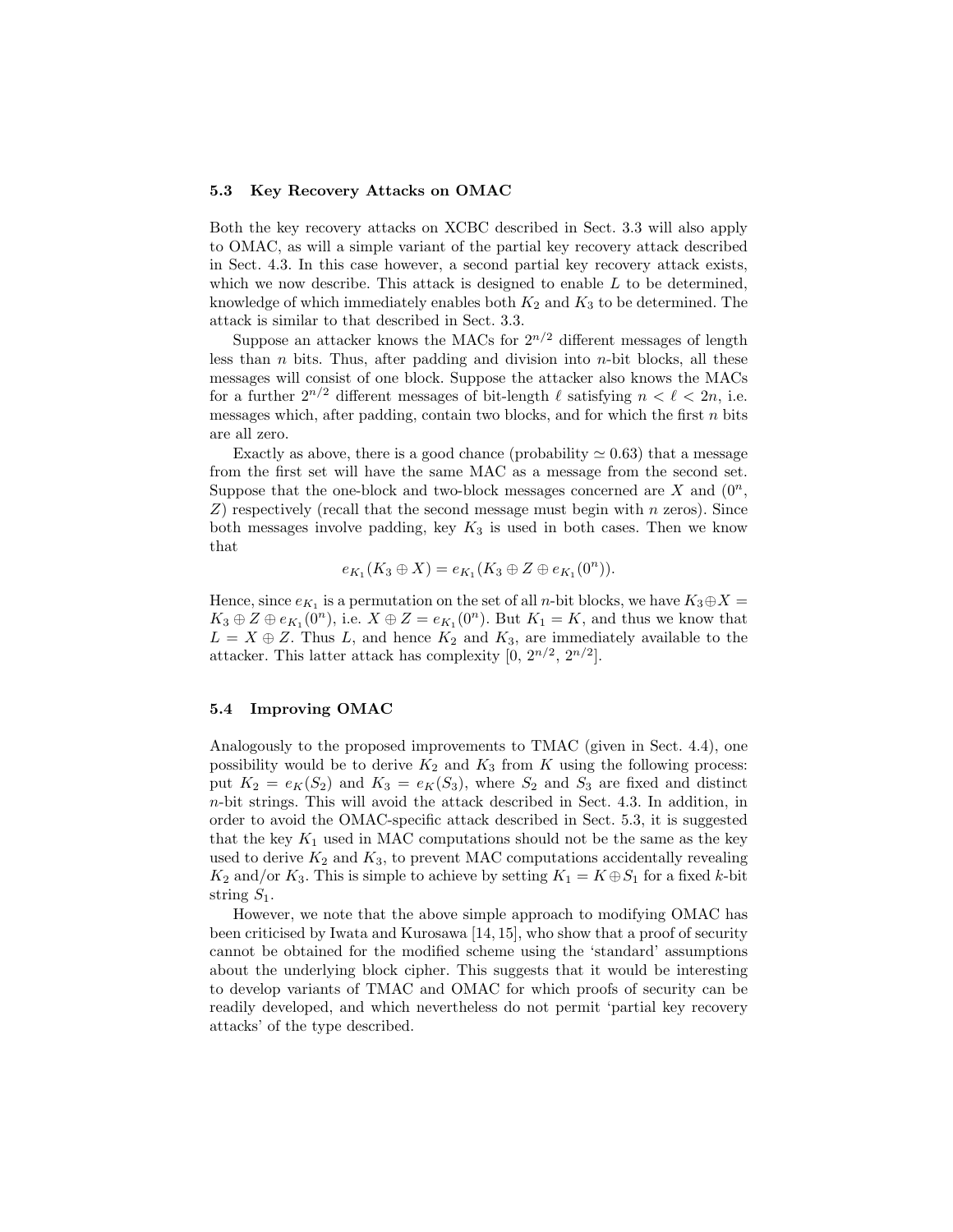# 6 Benchmark Results and Comparisons

We next consider the security provided by two well-known and standardised CBC-MAC schemes, namely EMAC and the ANSI retail MAC. Note that, unlike XCBC, TMAC and OMAC, these schemes operate independently of whether or not a message is padded and how padding is performed.

### 6.1 EMAC

EMAC is standardised as MAC algorithm 2 in ISO/IEC 9797-1 [8], and has been proven secure by Petrank and Rackoff [17]. EMAC uses a pair of keys  $(K_1, K_2)$ where  $K_1$  and  $K_2$  are both block cipher keys, i.e. they contain k bits. A message D is first padded and split into a sequence of q n-bit blocks:  $D_1, D_2, \ldots, D_q$ .

The EMAC computation, which essentially involves double encrypting the final block, is as follows:

$$
H_1 = e_{K_1}(D_1),
$$
  
\n
$$
H_i = e_{K_1}(D_i \oplus H_{i-1}), \quad (2 \le i \le q-1),
$$
 and  
\n
$$
MAC = e_{K_2}(e_{K_1}(D_q \oplus H_{q-1})).
$$

As summarised in [8], the most effective (known) forgery attack against EMAC has complexity  $[0, 2^{n/2}, 1]$  and the best key recovery attacks have complexity either  $[2^{k+1}, 2^{n/2}, 0]$  or  $[s.2^k, [2k/n], 0]$  (for some small value of s), where the second attack requires  $O(2<sup>k</sup>)$  storage. Note that the second attack is a meet-in-the-middle attack.

#### 6.2 ANSI Retail MAC

The ANSI retail MAC (abbreviated as ARMAC below) is standardised as MAC algorithm 3 in ISO/IEC 9797-1 [8]. Note that this scheme is widely used with the block cipher DES (which has  $n = 64$  and  $k = 56$ ) in environments where obtaining  $2^{n/2} = 2^{32}$  message/MAC pairs is deemed infeasible. However, it seems that a security proof for this scheme does not exist. Nevertheless, since it closely resembles EMAC, heuristically one might expect a similar level of provable security.

This MAC scheme again uses a pair of keys  $(K_1, K_2)$  where  $K_1$  and  $K_2$  are both block cipher keys, i.e. they contain  $k$  bits. A message  $D$  is first padded and split into a sequence of q n-bit blocks:  $D_1, D_2, \ldots, D_q$ . The MAC computation is as follows:

$$
H_1 = e_{K_1}(D_1),
$$
  
\n
$$
H_i = e_{K_1}(D_i \oplus H_{i-1}), \quad (2 \le i \le q-1),
$$
 and  
\n
$$
MAC = e_{K_1}(d_{K_2}(e_{K_1}(D_q \oplus H_{q-1}))).
$$

As summarised in [8], the best known forgery attack against the ANSI retail MAC has complexity  $[0, 2^{n/2}, 1]$  and the best-known key recovery attack has complexity  $[2^{k+1}, 2^{n/2}, 0]$  — note that one attraction of ARMAC is that it does not appear to be subject to meet-in-the-middle attacks.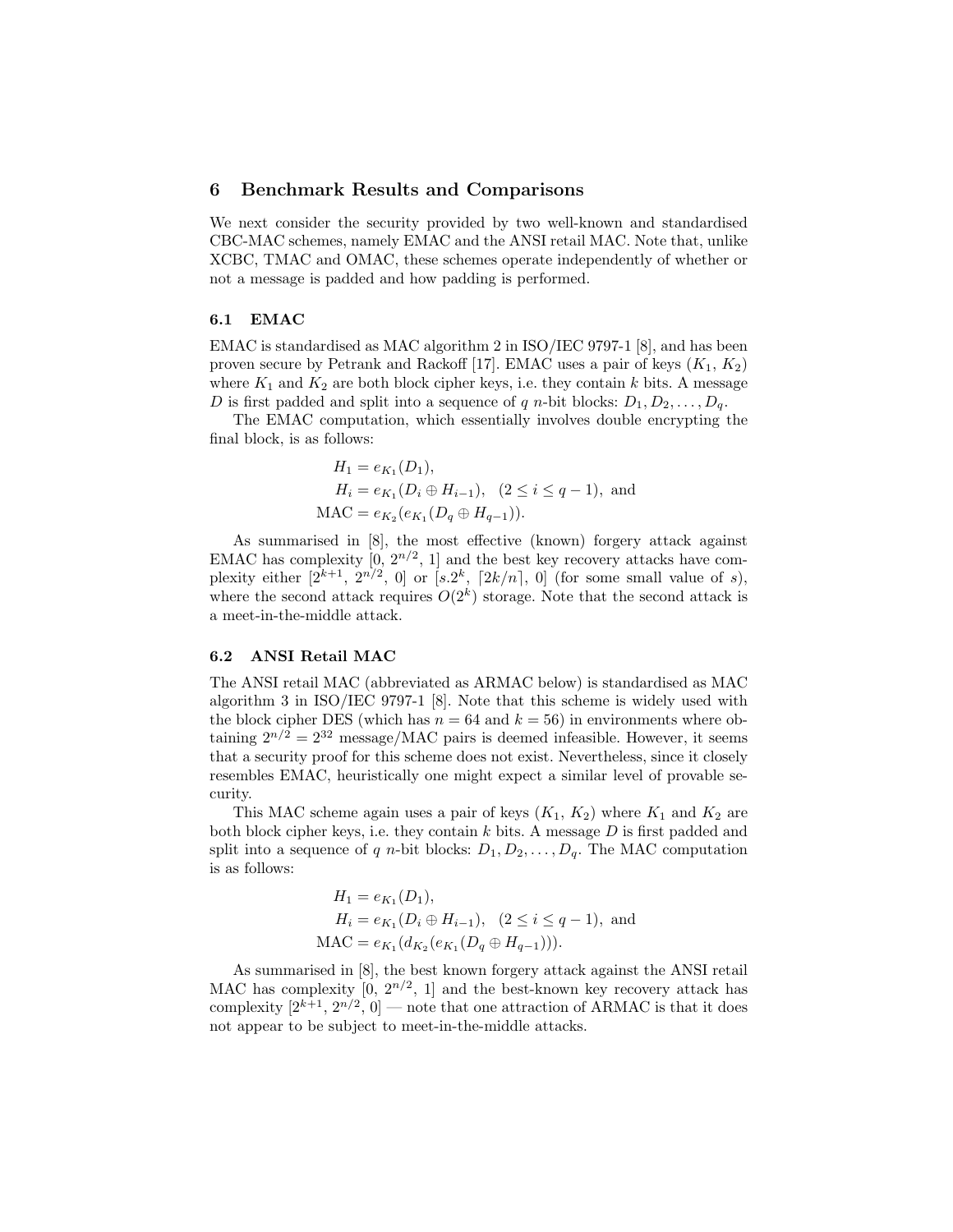#### 6.3 Comparisons

We compare the three 'new' MAC algorithms, i.e. XCBC, OMAC and TMAC, with the two longer-established schemes with respect to two different criteria: efficiency and security.

Efficiency can be further sub-divided into two different categories: key length, and the number of block cipher operations required to compute the MAC for a message. The key lengths for the five MAC schemes considered here are given in Table 1.

#### Table 1. Key lengths

|                |    | XCBC TMAC OMAC EMAC ARMAC |
|----------------|----|---------------------------|
| $k+2n \ \ k+n$ | 2k | 2k                        |

The number of block cipher operations (encryptions or decryptions) required to compute the MAC for a message is specified in Table 2. Note that it is assumed that EMAC and ARMAC are used with the "always add a '1' and then as many zeros as necessary" padding method, which is standardised as padding method 2 in ISO/IEC 9797-1 [8].

Table 2. Computational complexity (block cipher operations)

| No. of data bits $(\ell)$ XCBC TMAC OMAC EMAC ARMAC |   |  |                           |
|-----------------------------------------------------|---|--|---------------------------|
| $(t-1)n < \ell < tn$ $t$                            |   |  | $t \qquad t+1 \qquad t+2$ |
| $\ell = tn$                                         | t |  | t t $t+2$ $t+3$           |

From Table 2 it should be clear that XCBC, TMAC and OMAC all offer workload advantages over EMAC and ARMAC. This workload advantage is slightly increased by the fact that XCBC, TMAC and OMAC only require one block cipher key 'set up' per MAC computation, whereas EMAC and OMAC require two — the difference this makes depends on the block cipher in use. However, these advantages are probably insignificant for messages that are more than a few blocks long, and even for short messages they are unlikely to be a major issue; banking networks have been using ARMAC with a relatively slow block cipher such as DES for many years for very large numbers of messages, using relatively primitive hardware.

We sub-divide the security comparison into three sub-categories, covering forgery attacks, key recovery attacks and partial key recovery attacks. The complexities of forgery attacks against the five MAC schemes considered here are specified in Table 3.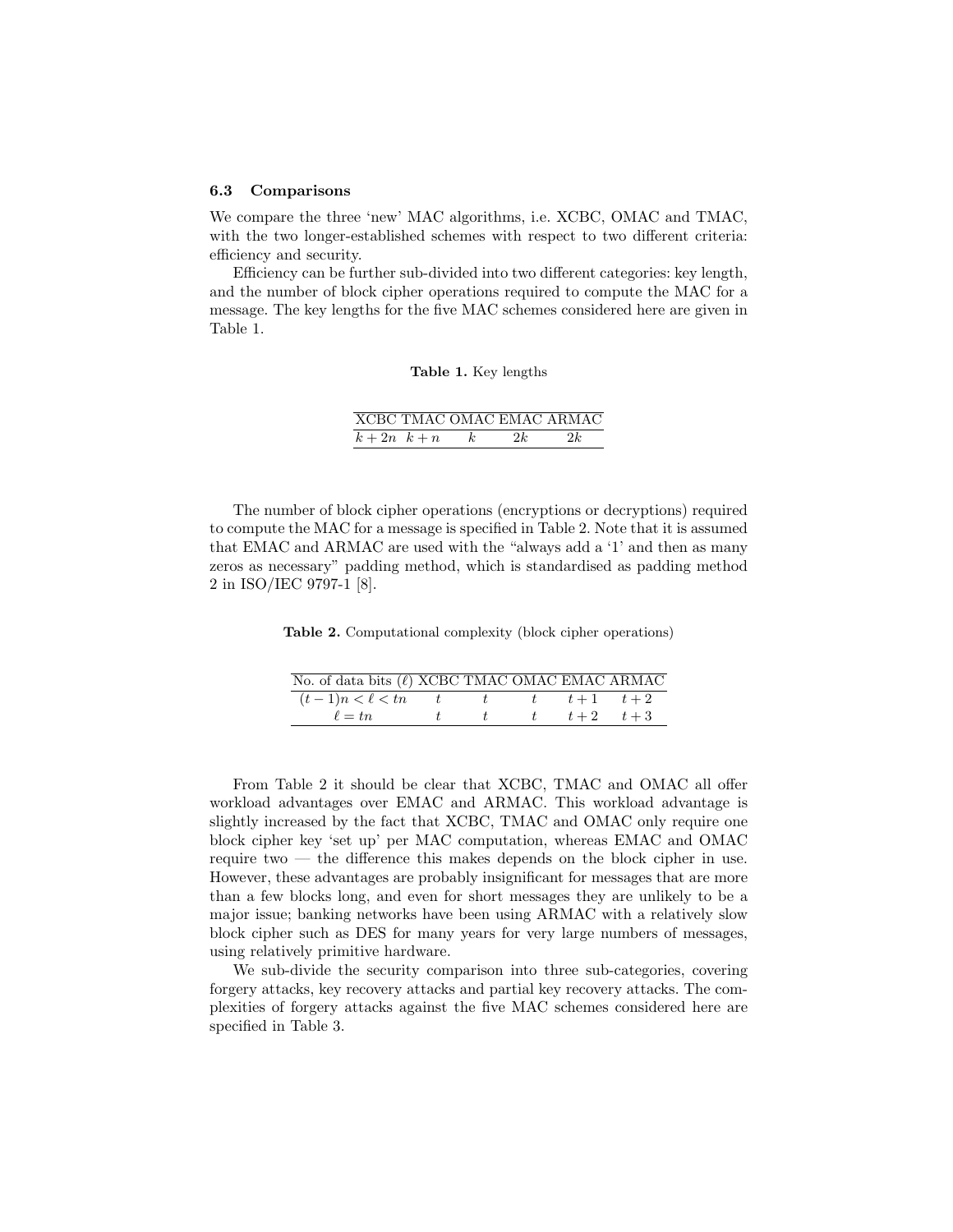#### Table 3. Forgery attack complexities

| хсвс                                                                                          | TMAC | - OMAC - | EMAC ARMAC |
|-----------------------------------------------------------------------------------------------|------|----------|------------|
| $\boxed{[0,2^{n/2+1},0]}$ $[0,2^{n/2+1},0]$ $[0,2^{n/2+1},0]$ $[0,2^{n/2},1]$ $[0,2^{n/2},1]$ |      |          |            |

The complexities of key recovery attacks are specified in Table 4. Note that this table does not take account of the fact that the complexities of the second attacks for XCBC, TMAC and OMAC require no significant storage, whereas the second attack against EMAC requires around  $O(2<sup>k</sup>)$  storage.

Table 4. Key recovery attack complexities

| XCBC                                                                                    | TMAC                              | OMAC | EM AC                                                                 | ARMAC |
|-----------------------------------------------------------------------------------------|-----------------------------------|------|-----------------------------------------------------------------------|-------|
| $[2^k, 2^{n/2+1}, 0]$                                                                   | $[2^k \tcdot 2^{n/2+1} \tcdot 0]$ |      | $[2^k, 2^{n/2+1}, 0]$ $[2^{k+1}, 2^{n/2}, 0]$ $[2^{k+1}, 2^{n/2}, 0]$ |       |
| $[2^{k+1},[(k+2n)/n],0]$ $[2^{k+1},[(k+n)/n],0]$ $[2^{k+1},[k/n],0]$ $[s,2^k,[2k/n],0]$ |                                   |      |                                                                       |       |

Finally, the complexities of partial key recovery attacks (where they exist) are specified in Table 5.

Table 5. Partial key recovery attack complexities

|        | XCBC TMAC | OMAC EMAC ARMAC                     |  |
|--------|-----------|-------------------------------------|--|
| $\sim$ |           | $[0,2^{n/2+1},0]$ $[0,2^{n/2+1},0]$ |  |
|        |           | $[0,2^n,2^n]$                       |  |

# 7 Conclusions

It should be clear from the analysis above that, in terms of security, XCBC, TMAC and OMAC offer no significant advantage by comparison with EMAC and ARMAC. Moreover, in some cases, they would appear to be weaker, although the most significant weaknesses of TMAC and OMAC might be avoided by changing the key derivation procedure<sup>1</sup>. Unfortunately, such changes invalidate the proofs

 $1$  Note that the reference to weaknesses should not be interpreted as implying that these schemes are 'weak' — the existing security proofs establish their robustness as long as  $2^{n/2}$  MACs are not available to an attacker and k is sufficiently large (e.g.  $k \ge 128$ ).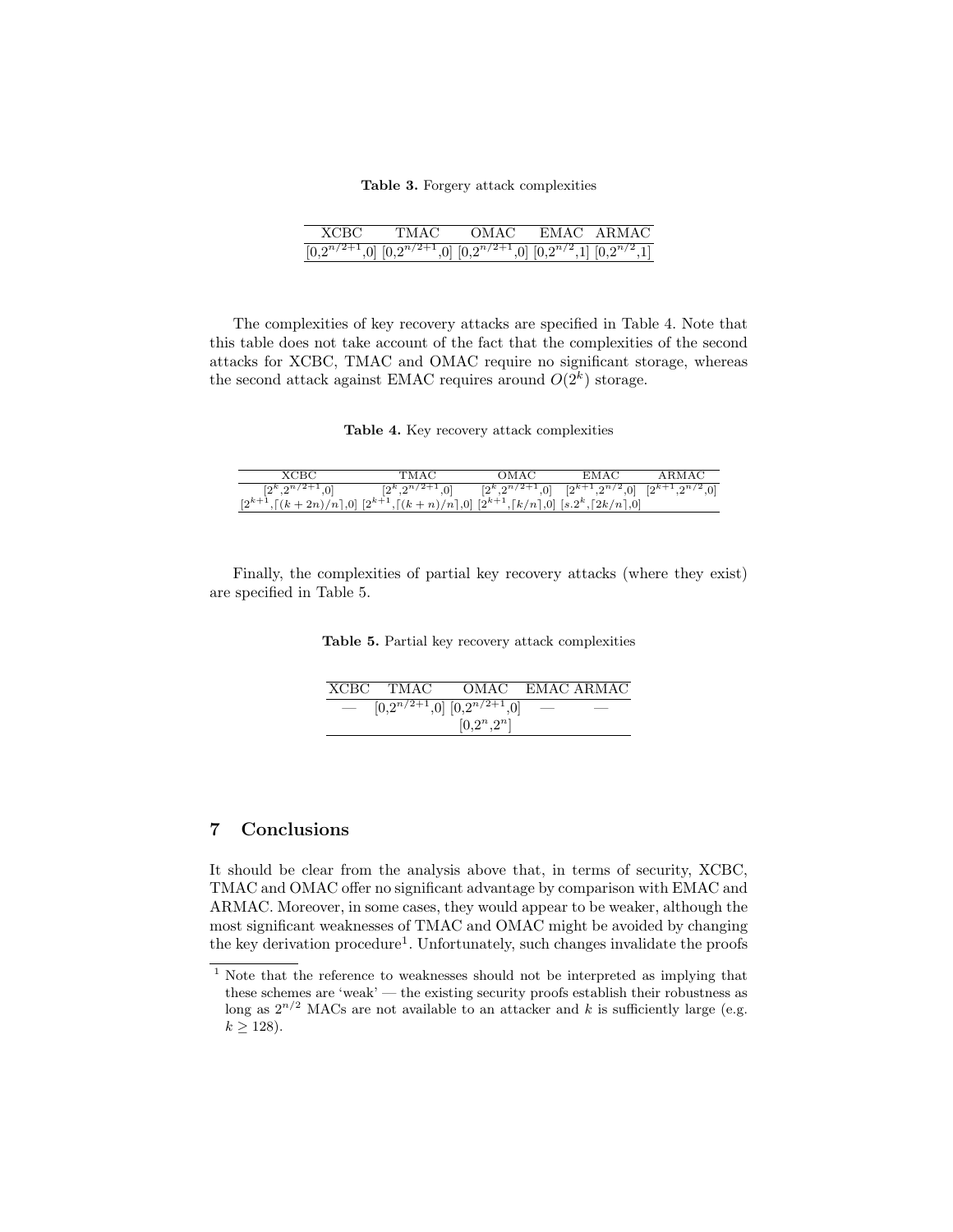of security for these schemes, and a simple proposed change of this type has been heavily criticised. It would be interesting to investigate other possible changes to the key derivation process.

Nevertheless, XCBC, TMAC and OMAC do offer a small practical advantage in terms of a modest reduction in the number of block cipher operations, although this is unlikely to be significant in most applications. In summary, there does not appear to be a compelling case for standardising these new CBC-MAC schemes.

# References

- 1. Black, J., Rogaway, P.: CBC-MACs for arbitrary length messages: The three-key constructions. In Bellare, M., ed.: Advances in Cryptology — Crypto 2000. Volume 1880 of Lecture Notes in Computer Science., Springer-Verlag, Berlin (2000) 197– 215
- 2. Kurosawa, K., Iwata, T.: TMAC: Two-key CBC MAC. In Joye, M., ed.: Topics in Cryptology — CT-RSA 2003. Volume 2612 of Lecture Notes in Computer Science., Springer-Verlag, Berlin (2003) 33–49
- 3. Iwata, T., Kurosawa, K.: OMAC: One-key CBC MAC. In Johansson, T., ed.: Fast Software Encryption, 10th International Workshop, FSE 2003, Lund, Sweden, February 24-26, 2003, Revised Papers. Volume 2889 of Lecture Notes in Computer Science., Springer-Verlag, Berlin (2003) 129–153
- 4. Iwata, T., Kurosawa, K.: Stronger security bounds for OMAC, TMAC and XCBC. In Johansson, T., Maitra, S., eds.: Progress in Cryptology — INDOCRYPT 2003, 4th International Conference on Cryptology in India, New Delhi, India, December 8-10, 2003, Proceedings. Volume 2904 of Lecture Notes in Computer Science., Springer-Verlag, Berlin (2003) 402–415
- 5. Menezes, A.J., van Oorschot, P.C., Vanstone, S.A.: Handbook of Applied Cryptography. CRC Press, Boca Raton (1997)
- 6. Berendschot, A., den Boer, B., Boly, J.P., Bosselaers, A., Brandt, J., Chaum, D., Damgard, I., Dichtl, M., Fumy, W., van der Ham, M., Jansen, C.J.A., Landrock, P., Preneel, B., Roelofsen, G., de Rooij, P., Vandewalle, J.: Integrity primitives for secure information systems. Volume 1007 of Lecture Notes in Computer Science. Springer-Verlag, Berlin (1995)
- 7. American Bankers Association Washington, DC: ANSI X9.19, Financial institution retail message authentication. (1986)
- 8. International Organization for Standardization Genève, Switzerland: ISO/IEC 9797–1, Information technology — Security techniques — Message Authentication Codes (MACs) — Part 1: Mechanisms using a block cipher. (1999)
- 9. Furuya, S., Sakurai, K.: Risks with raw-key masking The security evaluation of 2-key XCBC. In Deng, R.H., Qing, S., Bao, F., Zhou, J., eds.: Information and Communications Security, 4th International Conference, ICICS 2002. Volume 2513 of Lecture Notes in Computer Science., Springer-Verlag, Berlin (2002) 327–341
- 10. Girault, M., Cohen, R., Campana, M.: A generalized birthday attack. In Guenther, C., ed.: Advances in Cryptology — EUROCRYPT '88, Workshop on the Theory and Application of Cryptographic Techniques, Davos, Switzerland, May 25-27, 1988, Proceedings. Volume 330 of Lecture Notes in Computer Science., Springer-Verlag, Berlin (1988) 129–156
- 11. Preneel, B., van Oorschot, P.C.: A key recovery attack on the ANSI X9.19 retail MAC. Electronics Letters 32 (1996) 1568–1569